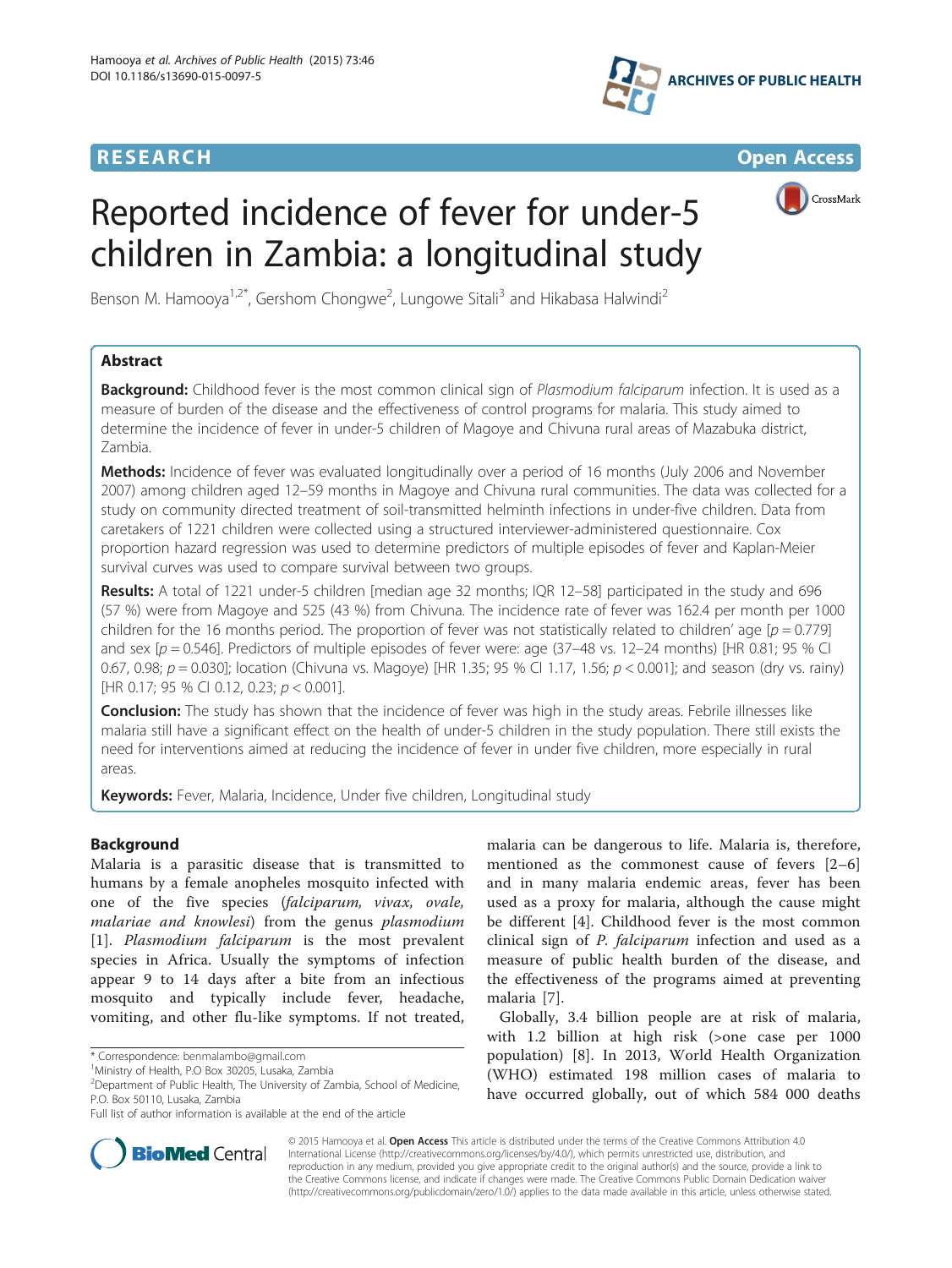were estimated. The majority of cases (82 %) and deaths (90 %) estimated occurred in WHO African region, in which under-5 years accounted for 78 % of all the deaths that occurred [\[9](#page-6-0)]. From the year 2000, more than half of the countries that had ongoing malaria transmission have recorded decreases in the incidence of confirmed and reported cases of malaria. This was because of the scale-up of malaria interventions between 2000 and 2013, which led to the reduction of the incidence rates of the disease by 30 % globally, and by 34 % in Africa [[8\]](#page-6-0). Between 2000 and 2013, mortality rates of malaria decreased by 47 % globally and by 54 % in Africa. In under-5 children the decline in mortality rate was by 53 % globally and by 58 % in Africa [[8\]](#page-6-0). There is an estimated decrease of malaria incidence by 2015 of 56 and 63 % in all age groups and children under-5 years of age respectively if the annual rates of decrease is maintained  $[10]$  $[10]$ .

In Zambia, malaria is one of the leading causes of morbidity and mortality among children under the age of five [[11](#page-6-0)]. It accounts for up to 40 % of all infant mortality of which 15–20 % of deaths happen in children under-5 years of age. Over the past five years, Zambia has significantly intensified the efforts against malaria by initiating and scaling up of internationally accepted prevention and control strategies [[12\]](#page-6-0). Despite that, febrile illnesses more especially caused by malaria remains a public health problem in our rural areas. The aim of this study was to determine the incidence of reported fever in under-5 children of Chivuna and Magoye rural communities.

# Methods

# Study design and population

This longitudinal study determined the incidence of fever in under-5 children of Chivuna and Magoye rural communities in Mazabuka district, Zambia. About 70 % of the population in Mazabuka district is rural, consisting of peasants who depend on subsistence farming as their source of food and income. Their major crops are maize and cotton. Working on part-time or full-time basis in the nearby commercial farms is also a common occupation. Formal education levels are low, rarely going beyond  $7<sup>th</sup>$  grade. The majority of the settlers in the area are the Tonga speaking people; the largest tribe in the southern part of Zambia. Geographically, the two areas have generally flat land with numerous small rivers, but Chivuna is mountainous in few areas.

# Data collection

The data on 1221 under-5 children was collected by ten (10) trained field assistants using structured questionnaires from their caretakers during the period of July 2006 and November 2007 on a monthly basis. The main categories of questions in the questionnaire were developed based on what previous studies had used and reported, and included general social-demographic factors, and experience of fever in the preceding one month. The piloting of questionnaire and field assistants was done on 5 % of the total sample size. The caretakers determined the presence or absence of fever by only touching the body. The fever was used as a proxy measure for malaria.

Ethical approval for the study was obtained from Excellence in Research Ethics and Science Converge Institutional Review Board, Zambia (Ref. No. 2014-May-033).

### Data analysis

Data was analysed using STATA (STATACORP, version 12, College Station, Texas, USA). Chi-square test was used to compare proportions of more than two groups. Proportions of two groups were compared using Twosample test of proportions. Two-sample Wilcoxon rank sum test (Mann –Whitney  $U$  test) was used to ascertain the significance of two groups' median values. Survival between groups was compared by comparing the survival functions using the Kaplan-Meier survival curves. To test for significance, Log-Rank Test was used. The survival function analysis was able to deal with censoring. Univariate and multivariable Cox proportional hazard regression was used to assess predictors associated with multiple episodes of fever. Confidence interval (CI) of 95 % and a 5 % level of significance was used to assess statistical significance.

# Results

# Basic characteristics of study participants

The total sample consisted of 1221 children aged between 12 and 59. These participants were followed-up on a monthly basis for reported fever outcome. The median age of the children was 32 months (range 12–58) and mean duration of follow-up of 9.6 months (standard deviation 4.6).

Most of the children were from Magoye 696 (57 %) while 543 (43 %) were from Chivuna. There was no statistical difference ( $p = 0.234$ ) in the distribution of different age groups in the two study areas. There was no statistical difference ( $p = 0.251$ ) in the overall distribution of males and females in the two study areas as shown in Table [1.](#page-2-0)

# Incidence of fever

The overall incidence rate of fever in the study sites was 162.4 per month per 1000 under-5 children during the period between July 2006 and November 2007. However, the incidence rate was lower in Magoye compared to Chivuna. The monthly incidence rate of fever in Magoye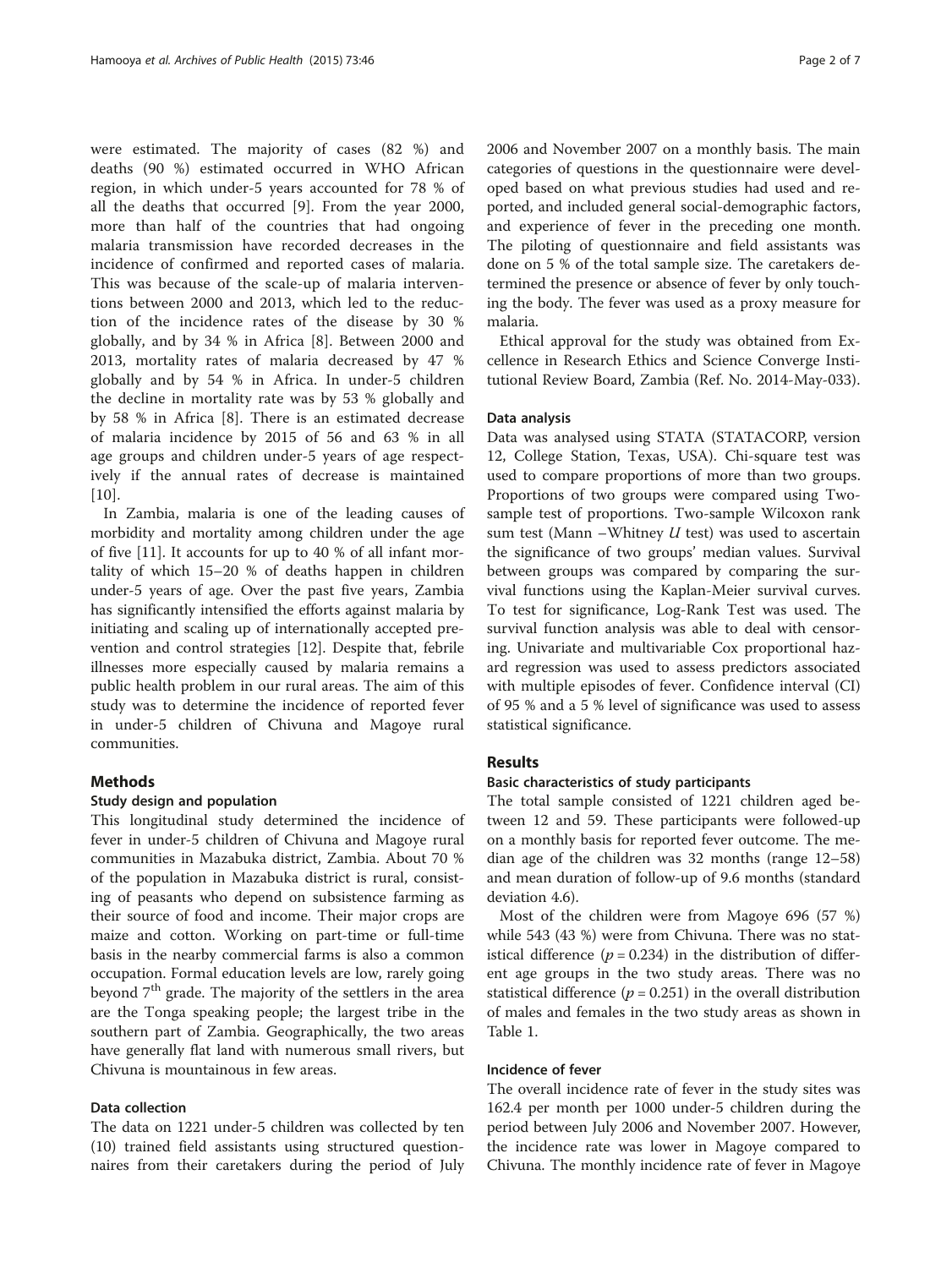| $\psi \setminus 0.001$ ) as shown in Fig. 2 |                     |                      |                                        |  |  |
|---------------------------------------------|---------------------|----------------------|----------------------------------------|--|--|
|                                             | Study site          | n(%)                 |                                        |  |  |
| Parameter                                   | Magoye,<br>696 (57) | Chivuna,<br>525 (43) | <i>p</i> -value for<br>chi-square test |  |  |
| Age (months)                                |                     |                      |                                        |  |  |
| $12 - 24$                                   | 155 (30)            | 122 (32)             | 0.234                                  |  |  |
| $25 - 36$                                   | 151 (29)            | 96 (26)              |                                        |  |  |
| $37 - 48$                                   | 139 (26)            | 86 (23)              |                                        |  |  |
| $49 - 60$                                   | 79 (15)             | 70 (19)              |                                        |  |  |
| Sex                                         |                     |                      |                                        |  |  |
| Male                                        | 304 (50)            | 233 (54)             | 0.251                                  |  |  |
| Female                                      | 303 (50)            | 201 (46)             |                                        |  |  |
| $\bullet$ <i>i</i> <b>i</b>                 |                     |                      |                                        |  |  |

<span id="page-2-0"></span>Table 1 Magoye had a significantly higher probability of survival of under-5 children from fever compared to Chivuna  $(n \times 0.001)$  as shown in Fig. [2](#page-4-0)

N number

was at 143.2 per 1000 under-5 children whereas in Chivuna it was at 193.4 per 1000 under-5 children per month, the difference was statistically significant (95 % CI 131.9, 155.4 and 176.9, 211.5 respectively). The median survival time was four months, interquartile range (IQR) (2, 9) and the total person time at risk was at 6489 months. Incidence rate of fever stratified by gender showed not significantly difference between males and females [164.7 (95 % CI 150.4, 180.3) and 159.8 (95 % CI 145.3, 175.7) per 1000 children, respectively], even though it was slightly higher in males. Incidence rate of fever was significantly higher in the rainy season (November to April) at 218.7 (95 % CI 201.8, 237.0) per month per 1000 children compared to the dry season (May to October), which had 122.2 (95 % CI 111.5, 133.8). Children aged between 12–24 months had a higher incidence rate of fever (180.0 per month per 1000 children) as compared to the ones aged 37–48 months whose incidence rate was at 147.3 per month per 1000 children for the period of 16 months. This is shown in Table 2 below.

# Univariate analysis (chi-square)

The results of univariate analysis to assess for correlation between individual explanatory characteristics and development of fever are given in Table [3](#page-3-0). A total of 362 (29.6 %) participants were reported to have fever.

The median age did not differ significantly between children that had fever and children that did not (median 32 vs. 33 months;  $P = 0.504$ ). The proportion of fever cases decreased with respect to an increase in the age (12–24, 25–36, 37–48 and 49–60) of a child (33 %, 26 %, 25 % and 15 %, respectively), although it was not statistically significant ( $p = 0.779$ ). The proportion of children with fever was significantly higher (64 %) among under-five children whose households did not

Table 2 Incidence rate of fever by Location, Sex, Season and Age (months) over 16 months follow-up in Magoye and Chivuna rural parts of Zambia

| Characteristics | Number<br>of fevers | Total person-<br>months at risk | Incidence rate <sup>®</sup> 1000<br>(95 % CI) |
|-----------------|---------------------|---------------------------------|-----------------------------------------------|
| Overall         | 1054                | 6489                            | 162.4 (152.9, 172.5)                          |
| location        |                     |                                 |                                               |
| Magoye          | 573                 | 4002                            | 143.2 (131.9, 155.4)                          |
| Chivuna         | 481                 | 2487                            | 193.4 (176.9, 211.5)                          |
| Sex             |                     |                                 |                                               |
| Male            | 470                 | 2854                            | 164.7 (150.4, 180.3)                          |
| Female          | 426                 | 2666                            | 159.8 (145.3, 175.7)                          |
| Season          |                     |                                 |                                               |
| Rainy           | 592                 | 2707                            | 218.7 (201.8, 237.0)                          |
| Dry             | 462                 | 3782                            | 122.2 (111.5, 133.8)                          |
| Age (months)    |                     |                                 |                                               |
| $12 - 24$       | 241                 | 1339                            | 180.0 (158.6, 204.2)                          |
| $25 - 36$       | 212                 | 1305                            | 162.5 (142.0, 185.9)                          |
| $37 - 48$       | 191                 | 1297                            | 147.3 (127.8, 169.7)                          |
| $49 - 60$       | 137                 | 717                             | 191.1 (161.6, 225.9)                          |

CI confidence interval

own insecticide treated nets (ITNs) compared to households with insecticide treated nets (36 %), with  $p < 0.001$ . Furthermore, an under-five child was significantly more likely to sleep under an ITN (91 %) compared to any other person in the household  $(9\%)$ ,  $p < 0.0001$ .

#### Predictors of multiple episodes of fever

Univariate analysis (Table [4](#page-3-0)) showed that children aged between 37–48 months had a significant protective effect against fever by 19 % (1–0.81)\*100 (HR 0.81; 95 % CI 0.67, 0.98;  $p = 0.033$ ) in comparison to those aged 12–24 months. There was no statistical difference in fever episodes in terms of sex (HR 0.97; 95 % CI 0.85, 1.11;  $p = 0.688$ ). There was also no statistical difference in fever episodes between households with ITNs vs. no ITNs (HR 1.04; 95 % CI 0.91, 1.19;  $p = 0.601$ ). Dry season had a significant protective effect against fever episodes by 80 % (HR 0.20; 95 % CI 0.16, 0.25;  $p < 0.001$ ) when compared to rainy season. A child residing in Chivuna area was at 1.34 times risk of having a fever episode compared to one in Magoye area (HR 1.34; 95 % CI 1.19, 1.52;  $p < 0.001$ ). In terms of health seeking, there was 1.15 likelihood of seeking treatment from community health workers than from a Health facility, but the findings were not statistically significant ( $p = 0.158$ ). During adjusted analysis (Table [4](#page-3-0)), season was still significantly associated ( $p < 0.001$ ) with fever episodes and all other variables were statistically not significant. Hence, the best predictors' model (Table [5](#page-3-0)), showed that age (12–24 vs. 37–48), location and season were the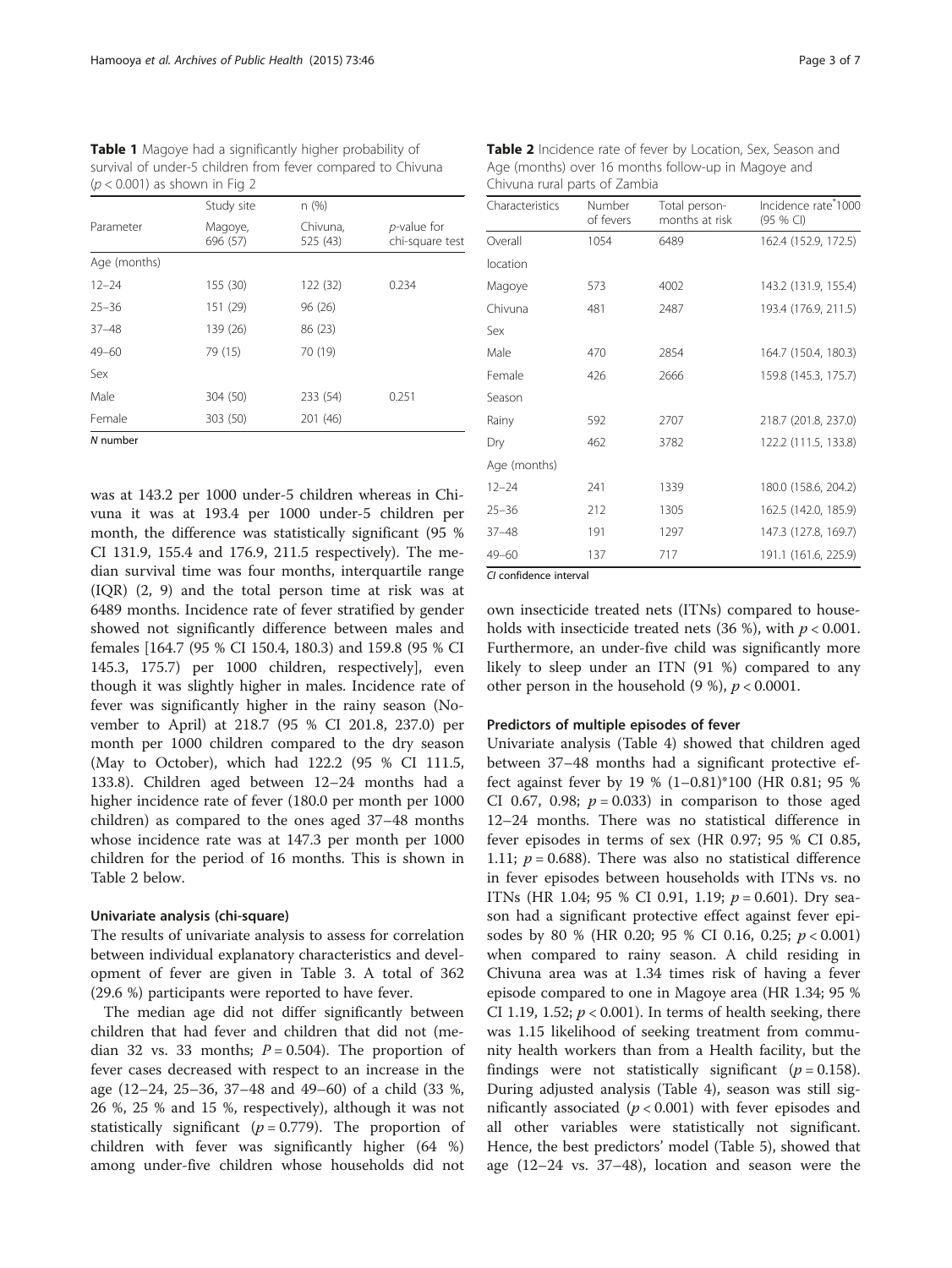| Factors                          | % (95 % CI)       |                   |                      |  |
|----------------------------------|-------------------|-------------------|----------------------|--|
|                                  | Fever             | No fever          | P-value              |  |
|                                  | $n = 362(29.6\%)$ | $n = 859(70.4\%)$ |                      |  |
| Age (months)                     |                   |                   |                      |  |
| $12 - 24$                        | 33 (27, 39)       | 30(26, 34)        | $0.779$ <sup>a</sup> |  |
| $25 - 36$                        | 26 (21, 32)       | 28 (24, 32)       |                      |  |
| $37 - 48$                        | 25(20, 31)        | 25 (22, 29)       |                      |  |
| $49 - 60$                        | 15(11, 20)        | 17 (14, 20)       |                      |  |
| Location                         |                   |                   |                      |  |
| Magoye                           | 52 (47, 57)       | 59 (56, 62)       | $0.028 ^{a*}$        |  |
| Chivuna                          | 48 (43, 53)       | 41 (38, 44)       |                      |  |
| Sexc                             |                   |                   |                      |  |
| Male                             | 53 (47, 59)       | 51 (47, 55)       | $0.546$ <sup>a</sup> |  |
| Female                           | 47 (41, 53)       | 49 (45, 53)       |                      |  |
| ITN ownership <sup>c</sup>       |                   |                   |                      |  |
| Yes                              | 36(31, 41)        | N/A               | $< 0.0001  ^{b*}$    |  |
| No                               | 64 (59, 69)       | N/A               |                      |  |
| Who slept under ITN <sup>c</sup> |                   |                   |                      |  |
| Under-five children              | 91 (84, 96)       | N/A               | $< 0.0001  ^{b*}$    |  |
| Others                           | 9(4, 16)          | N/A               |                      |  |
| Seasons                          |                   |                   |                      |  |
| Rainy                            | 33 (28, 38)       | 35 (32, 38)       | $0.457$ <sup>a</sup> |  |
| Dry                              | 67 (62, 72)       | 65 (62, 68)       |                      |  |
| N number of norticinonts         |                   |                   |                      |  |

<span id="page-3-0"></span>Table 3 Basic characteristics of the study participants sorted according to outcome

<sup>N</sup> number of participants <sup>a</sup> Chi-square test.

<sup>b</sup> Two- sample test of proportions. N/A means Not Applicable; questions were only for respondents whose children had fever

Percentages worked on less numbers from the overall due to missing values  $\check{}\,$ Significant finding ( $p < 0.05$ )

predictors that were significantly associated with multiple episodes of fever.

### Kaplan-Meier (K-M) survival estimates

The overall survival, number at risk and events experienced at each time interval during the study period is shown in Fig. [1](#page-4-0). At the beginning of the study, 1221 under-5 children were recruited for a 16 months follow-up for fever outcome. The probability of survival from fever was reduced to about 5 % by the end of the study. Hence, an under-5 child in both Magoye and Chivuna rural communities had a probability of about 95 % of having fever in a period of 16 months. Magoye had a significantly higher probability of survival of under-5 children from fever compared to Chivuna ( $p < 0.001$ ) as shown in Fig. [2](#page-4-0). Figure [3](#page-4-0) shows that, there was no significant difference ( $p = 0.6474$ ) in the probability of survival from fever between males and females in the study.

| <b>Table 4</b> Predictors of multiple episodes of fever (Univariate and |  |  |  |
|-------------------------------------------------------------------------|--|--|--|
| Multivariate analysis)                                                  |  |  |  |

| Variables               | Univariate HR<br>$(95%$ CI) | P-value                | Adjusted HR<br>(95 % CI) | $P$ -value             |
|-------------------------|-----------------------------|------------------------|--------------------------|------------------------|
| Age (months)            |                             |                        |                          |                        |
| $12 - 24$               | 1.00                        | 1.00                   | 1.00                     | 1.00                   |
| $25 - 36$               | $0.91$ $(0.75, 1.09)$       | 0.294                  | $0.96$ $(0.76, 1.20)$    | 0.696                  |
| $37 - 48$               | $0.81$ $(0.67, 0.98)$       | $0.033$ <sup>*</sup>   | $0.84$ $(0.67, 1.06)$    | 0.151                  |
| 49-60                   | 1.05(0.85, 1.30)            | 0.624                  | 1.00 (0.78, 1.28)        | 0.997                  |
| Sex                     |                             |                        |                          |                        |
| Male                    | 1.00                        | 1.00                   | 1.00                     | 1.00                   |
| Female                  | 0.97(0.85, 1.11)            | 0.688                  | 0.97(0.82, 1.15)         | 0.705                  |
| Location                |                             |                        |                          |                        |
| Magoye                  | 1.00                        | 1.00                   | 1.00                     | 1.00                   |
| Chivuna                 | 1.34(1.19, 1.52)            | $< 0.001$ <sup>*</sup> | 1.14 (0.93, 1.390)       | 0.208                  |
| ITN ownership           |                             |                        |                          |                        |
| Yes                     | 1.00                        | 1.00                   | 1.00                     | 1.00                   |
| No                      | 1.04 (0.90, 1.19)           | 0.601                  | 1.19 (0.97, 1.47)        | 0.088                  |
| Season                  |                             |                        |                          |                        |
| Rainy                   | 1.00                        | 1.00                   | 1.00                     | 1.00                   |
| Dry                     | $0.20$ (0.16, 0.25)         | $< 0.001$ <sup>*</sup> | 0.21 (0.15, 0.30)        | $< 0.001$ <sup>*</sup> |
| Source of<br>treatment  |                             |                        |                          |                        |
| Health facility         | 1.00                        | 1.00                   | 1.00                     | 1.00                   |
| Comm. Health<br>Workers | 1.15 (0.95, 1.39)           | 0.158                  | 1.12(0.86, 1.45)         | 0.392                  |
| Other sources           | $0.85$ (0.69, 1.05)         | 0.129                  | $0.84$ (0.66, 1.09)      | 0.190                  |

HR hazard ratio, CI confidence interval. Other sources (Friend, Relatives, Traditional healers or Spiritualists). Comm community \*  $*$ Significant finding ( $p < 0.05$ )

Table 5 Adjusted predictors of multiple episodes of fever (hazard ratio) from the best model that fits the data well

| Predictors of fever episodes | HR (95 % CI)          | $p$ -value             |
|------------------------------|-----------------------|------------------------|
| Age (months)                 |                       |                        |
| $12 - 24$                    | 1.00                  | 1.00                   |
| $25 - 36$                    | $0.88$ $(0.73, 1.06)$ | 0.173                  |
| $37 - 48$                    | $0.81$ $(0.67, 0.98)$ | $0.030*$               |
| $49 - 60$                    | 1.02 (0.83, 1.26)     | 0.862                  |
| Location                     |                       |                        |
| Magoye                       | 1.00                  | 1.00                   |
| Chivuna                      | 1.35 (1.17, 1.56)     | $< 0.001$ <sup>*</sup> |
| Season                       |                       |                        |
| Rainy                        | 1.00                  | 1.00                   |
| Dry                          | 0.17(0.12, 0.23)      | < 0.001                |

HR hazard ratio, CI confidence interval

 $*$ Significant finding ( $p < 0.05$ )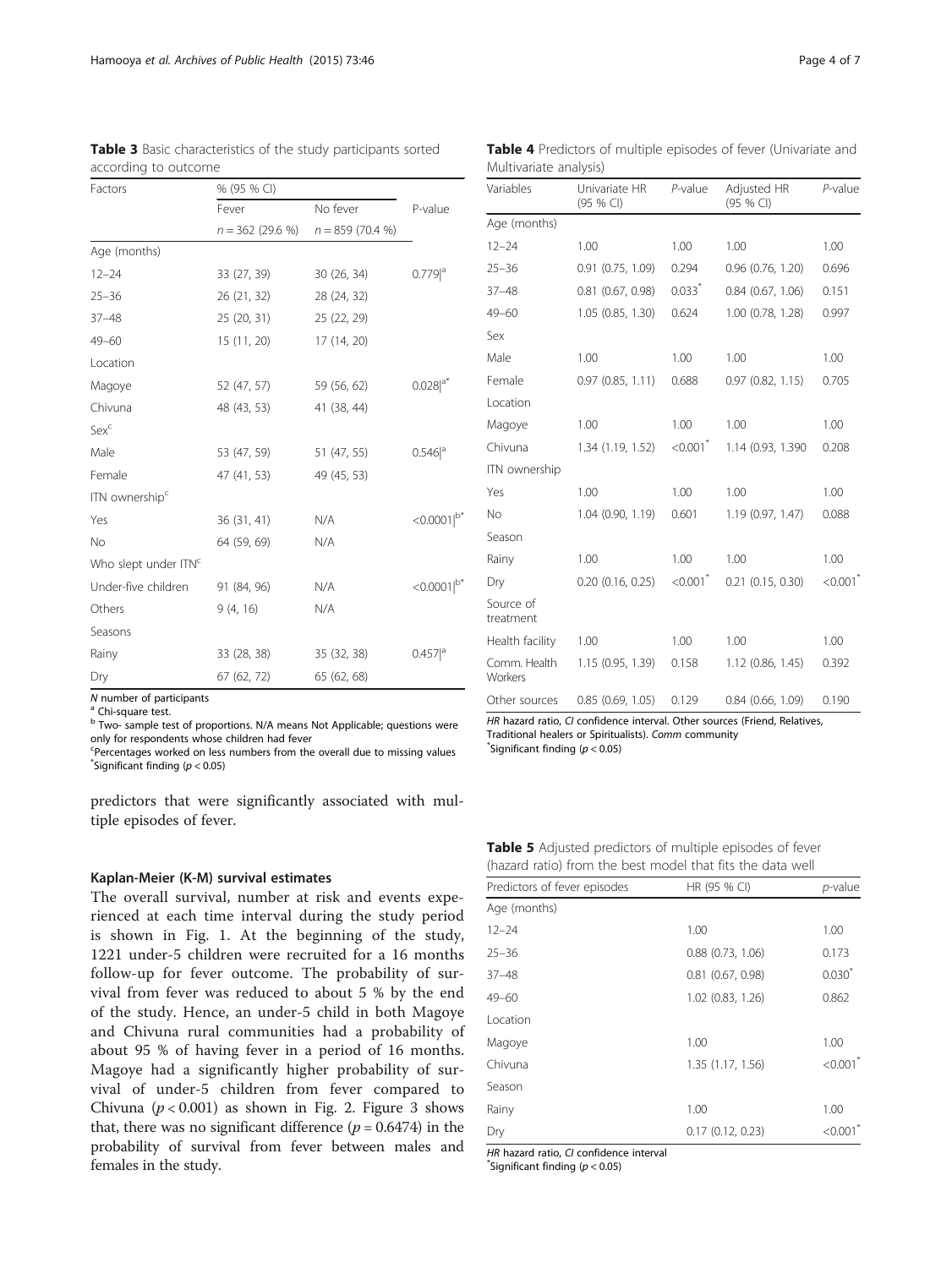<span id="page-4-0"></span>

# **Discussion**

 $1,00$ 

0.75

The incidence of fever in under-five children in some rural parts of Zambia was still a huge challenge as it was revealed by this study. Meanwhile malaria has continued to be a major cause of morbidity and mortality in Zambia [[13](#page-6-0)]. The study determined the reported incidence of fever in under-5 children of Magoye and Chivuna rural communities of Mazabuka district, Southern province, Zambia. Furthermore, the study explored predictors of multiple episodes of fever.

The overall incidence rate of fever in the study participants was high in 16 months period. However, there was some variation when stratified by other variables. In this study, the incidence rate of fever in the rainy season was higher than in the dry season. This compares well with other studies which had similar findings [[14, 15](#page-6-0)]. The high incidence of fever in the rainy season is probably due to higher rate of transmission of malaria infection during this season [[16\]](#page-6-0). In many areas where malaria is





endemic, transmission is seasonal, with the peak during and just after the rainy season [[17\]](#page-6-0). This is because fever is one of the first major symptoms of malaria [\[8](#page-6-0)].

In Chivuna, there were more episodes of fever cases as compared to Magoye. The difference could have been impacted by a community intervention [Health facility (HF) + Community directed treatment (ComDT)] that was taking place in Chivuna rural community at the time the data was being collected, Magoye was a control (HF) for that community study. The findings are similar to the study conducted in Burkina Faso [\[18](#page-6-0)], where the number of malaria episodes treated in the intervention arm [HF + Home Management of Malaria (HMM)] was much higher than in the control arm (HF). This is because, when the treatment option is close to home, caretakers tend to make use of it and hence the increase in the number of fever or malaria episodes being treated. Other probable reasons could be due to the availability several water bodies in Chivuna and it being more rural than Magoye. Magoye is located along a highway as such it could be possible that accessibility to preventative measures is easier than in Chivuna.

Gender was not a significant predictor of fever in underfive children. This finding is in line with the study that was conducted in rural Thatta, Pakistan [\[19\]](#page-6-0). According to the available evidence, it is suggested that given an equal exposure, male and female are equally vulnerable to malaria infection [[20](#page-6-0)]. However, the age of a child, specifically those aged 12–24 and 37–48 months was a significant predictor of multiple episodes of fever, in which the youngest group had the highest burden of fever. This is similar to findings in other studies [\[15, 19](#page-6-0), [21](#page-6-0), [22\]](#page-6-0), in which it was found that, children aged one to two years had the highest proportion of fever or malaria burden. This is likely to be the result of inadequate immunity which results in rapid increase in the parasite count and development of complications [\[23\]](#page-6-0). The infants in the first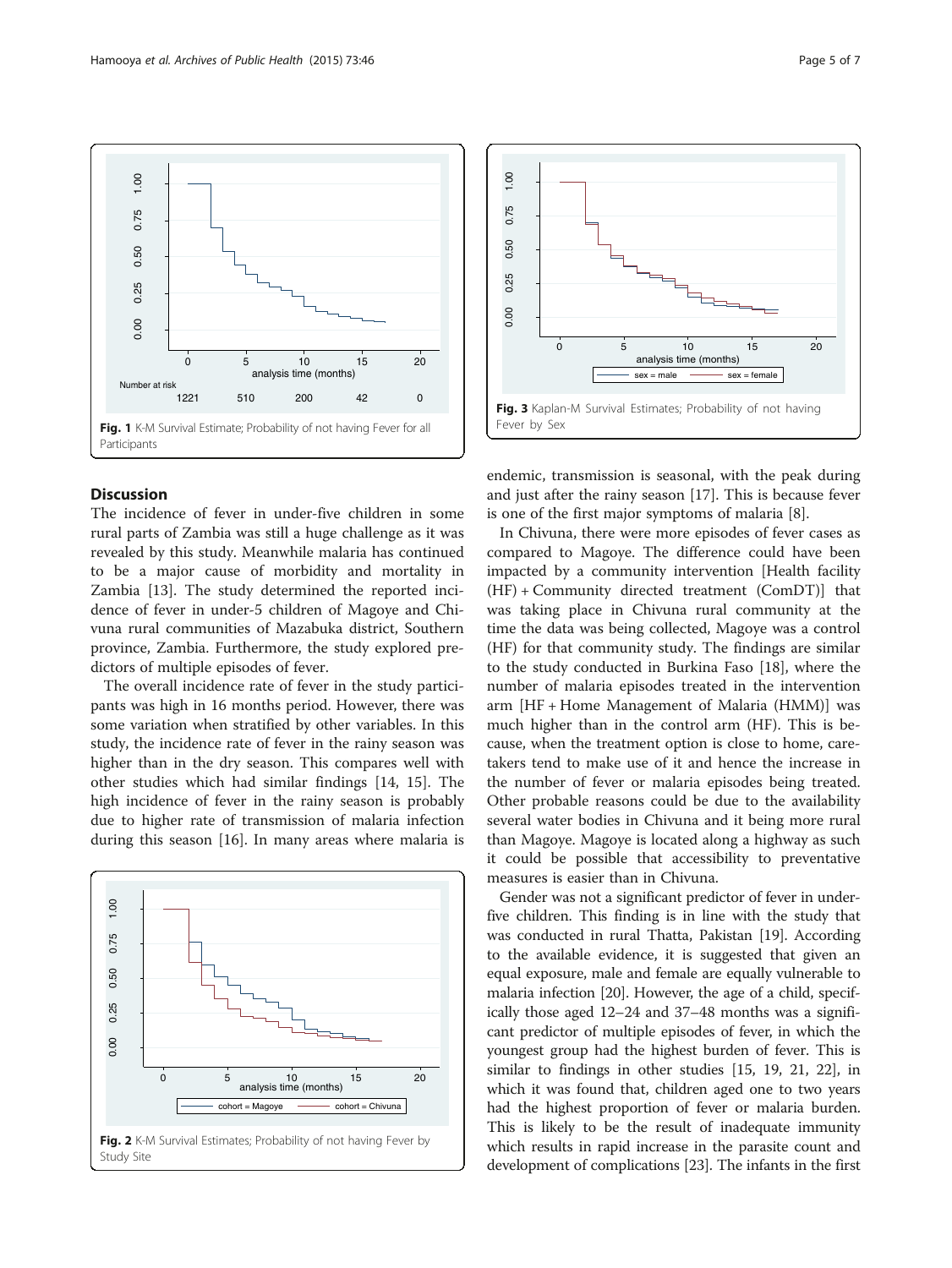<span id="page-5-0"></span>two months of life are protected by passive immunity offered by maternal antibodies and as a child grow from 2 years and above, they start to develop immunity. The study also revealed that, the incidence rate of fever in those aged 12–24 months was higher as compared to the children aged 37–48 months.

The households without insecticide treated nets (ITNs) had more cases of fever as compared to those households that owned ITNs. This result is similar to that of earlier studies [\[24](#page-6-0)–[26\]](#page-6-0). According to Atieli et al., [[27\]](#page-6-0) households who own ITNs and make use of them are protected from mosquito bites , thereby having reduced episodes of fever or malaria infection. However, adjusted analysis in our study revealed that ITN ownership was not found to be a significant predictor of multiple episodes of fever. This could have been probably due to ownership not always translating into usage, although a study in Tanzania [\[28](#page-6-0)], revealed that there was no significant difference in ownership and usage of ITNs. However, among the households that owned ITNs, the findings were that more of the under-5 children slept under the ITNs than any other person in a particular household, as also reported by studies in Nigeria, Africa and Ethiopia [\[29](#page-6-0)–[31\]](#page-6-0). In most cases, the youngest children are given more care than older ones in a household; this could explain the probable reason why more under-5 children slept under the ITNs.

#### Limitation of the study

Several limitations may arise because of a data whose initial purpose of collection was different. The aim of the parent study was to determine the effectiveness of adding community directed treatment on health facility (HF + ComDT) with regard to treatment of soil-transmitted helminth infections and care-seeking behaviour compared to the model that had only health facility (HF). However, during that process longitudinal data on childhood fever was collected which this present study analysed. The data was also collected in 2007; hence, the need to do a current study to see if things have changed.

Perceived fevers in under-5 children which were reported over the period of 16 months by their caretakers to determine the incidence of fever may have been defined wrongly as any poor health rather than a biologically equivalent and clinically increased body temperature [[32](#page-6-0)]. Not all fevers are malaria [\[33, 34](#page-6-0)], as this study used fever as a proxy for malaria. The data also could have been subject to recall bias as the caretakers were made to remember whether the child had fever in the previous month. However, a review study in Tanzania showed that, caretakers had generally a good biomedical understanding of febrile illnesses in terms of both types and symptoms [\[28\]](#page-6-0). Despite these limitations, in most malaria endemic countries with limited resources, fever in children is still used as a proxy for malaria.

#### Recommendations

The following are the recommendations from this study: To enhance the control and preventive programmes aimed at reducing fever or malaria incidence, like ITN utilization especially in the rainy season. There is need to conduct a longitudinal study specifically on the confirmed cases of malaria in under-5 children so as to have a more clearly picture with regards to incidence rate and care-seeking behaviour. The need to conduct a recent study as this study was conducted in 2006/2007; a lot might have changed.

#### Conclusion

The study was able to show the incidence of fever in under-5 children of Magoye and Chivuna rural parts of Zambia. For the period of 16 months, the incidence rate of fever was high among under-5 children and they had a minimal probability of not having fever. Hence, the prevalence of fever in under-5 of Magoye and Chivuna rural parts of Mazabuka district is still a public health problem. This could have been a contributing factor to under-5 mortality. Hence, the need for examination of the control and preventive measures and reinforcement of the programmes aimed at reducing the incidence of fever or malaria in the communities.

#### Competing interests

The authors declare that they have no competing interests.

#### Authors' contributions

BMH and HH conceived and designed the study; BMH, GC and LS conducted data management and analysis; BMH, GC, HH and LS wrote the manuscript. All the authors read and approved the final manuscript.

#### Authors' information

Not applicable.

#### Acknowledgement

The authors wish to thank all the parents to the children that participated in the study. Other acknowledgements go to Dr. Patrick Musonda for the guidance in the statistical analysis, and the DBL-Centre for Health Research and Development, Denmark, for financially supporting this study.

#### Author details

<sup>1</sup>Ministry of Health, P.O Box 30205, Lusaka, Zambia. <sup>2</sup>Department of Public Health, The University of Zambia, School of Medicine, P.O. Box 50110, Lusaka, Zambia. <sup>3</sup>Department of Biomedical Sciences, The University of Zambia, School of Medicine, P.O Box 50110, Lusaka, Zambia.

#### Received: 10 August 2015 Accepted: 22 September 2015 Published online: 30 November 2015

#### References

- 1. Malaria report, "Malaria Disease Report. The FasterCures Philanthropy Advisory Service FasterCures / The Center for Accelerating Medical Solutions 1101 New York Ave. St., NW, #620 Washington, D.C. 20005 (202) 336–8900 [www.philanthropyadvisoryservice.org](http://www.philanthropyadvisoryservice.org/)," 2009. [Online]. Available: [http://](http://www.fastercures.org/assets/Uploads/MalariaDiseaseReport.pdf) [www.fastercures.org/assets/Uploads/MalariaDiseaseReport.pdf](http://www.fastercures.org/assets/Uploads/MalariaDiseaseReport.pdf). [Accessed: 17-Apr-2015].
- 2. Molyneux CS, Mung'ala-Odera V, Harpham T, Snow RW. Maternal responses to childhood fevers: a comparison of rural and urban residents in coastal Kenya. Trop Med Int Health. 1999;4(12):836–45.